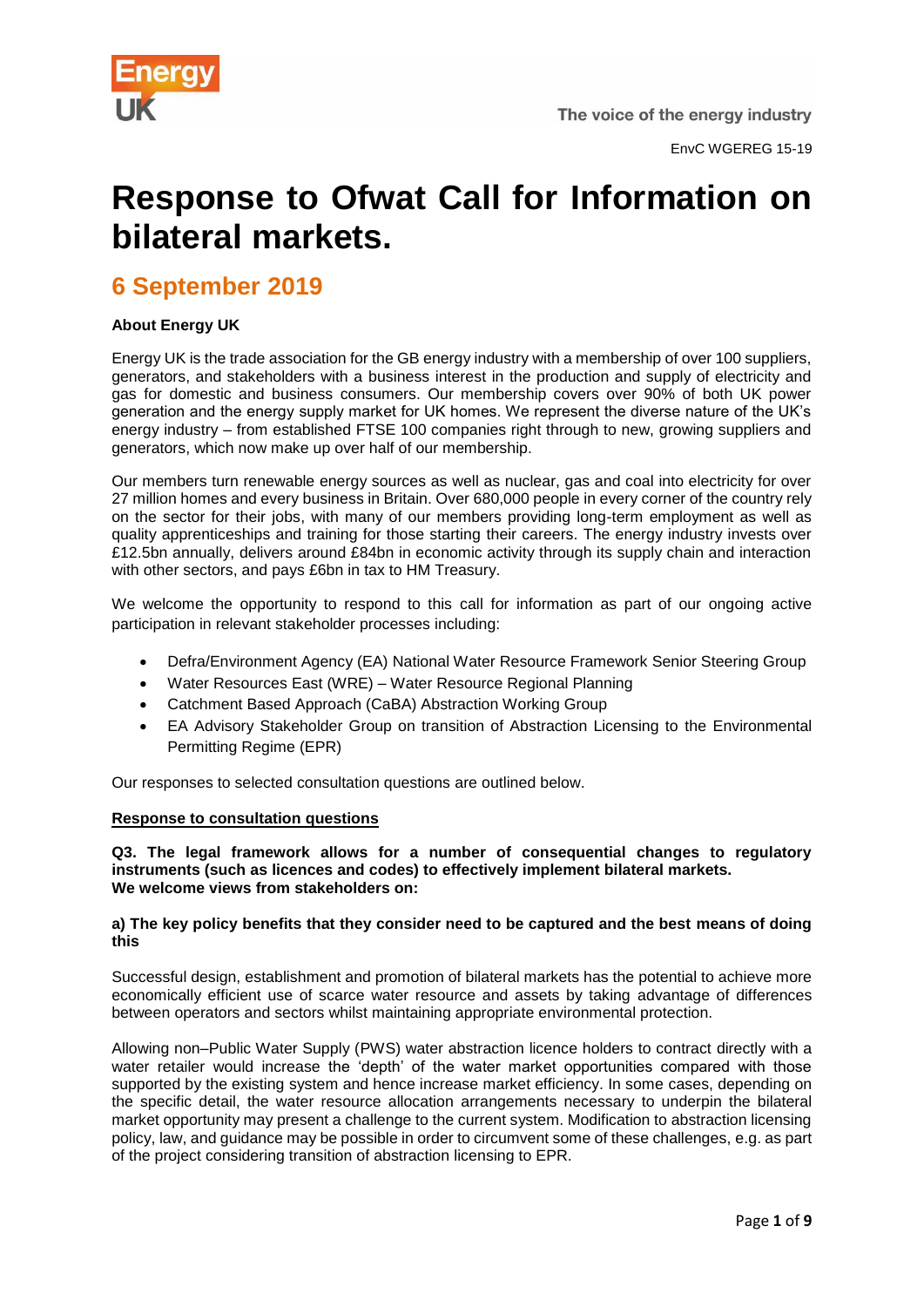

#### EnvC WGEREG 15-19

The following comments relate to the current abstraction licensing policy and the benefits of unlocking societal value using a dynamic and flexible abstraction licensing policy to support bilateral market entry.

Currently, market and near-term circumstances are such that existing thermal power stations may be potential 'sellers' of water and/or water rights for appreciable periods. However, there could be market circumstances even today when a power station subject to a restrictive Hands-Off Flow (HOF) condition would be prepared to buy access to additional water and/or water rights if that were available. Furthermore, in future, it is possible that the business risk case for a power station development would be underpinned by the potential to access water supported by transfers, reservoirs or licences from other parties when their respective market circumstances permit. Thus, bilateral markets could exist 'both ways' between PWS and power sector interests involving water and/or water rights. These bilateral markets could exist within wider multiparty, multi-sector arrangements. Ideally, the water resource allocation policy and its implementation should be such as to facilitate these dynamic, flexible arrangements.

In particular, we note and support the specific illustration which Ofwat uses in the Call for Information in which water rights owned by a power company and necessary to underpin the continued existence and operation of a power station may be used to contribute towards public water supply at times when it is rational to do so. This is an example for which there will be analogous examples from sectors other than 'power'. Moreover, the analogous trading in gas is already routinely conducted by power sector operators.

This is fully in line with recent DEFRA calls to promote multi-sector collaborative solutions to water resource management challenges at national, regional and catchment level.

#### **i. Continuing Use of Water by Thermal Power Plant**

The Defra multi-sector initiative is consistent with the role of those thermal power plant envisaged within, for example, National Grid's Future Energy Scenarios (FES)<sup>1</sup> which increasingly consists of delivering an efficient, reliable and affordable means of bridging the gap between intermittent renewables generation and time-varying demand along decarbonisation pathways for several decades to come. Continued use of water for the cooling of power plant provides thermal efficiency benefits and hence associated environmental benefits compared with the use of thermally inefficient air-cooled power plant. It also offers an operational resilience benefit in high temperature events when air-cooled plant may be forced to de-rate or exit the market completely. Thus, it is reasonable to anticipate that part of the UK generating fleet of the future will continue to make use of lowland rivers in England as their primary water resource although there is no 'sector plan'. These plant will deliver and be rewarded for electricity (energy product), capacity (insurance/resilience product) and 'grid services' (ensuring electricity supply quality products). Plant will need to be able to generate at short notice at any time and potentially for extended periods depending on market and weather conditions, etc. They will therefore require reliable access to sufficient quantities of water to fulfil their commercial and resilience obligations meaning that future bilateral and multilateral market arrangements will need to be agile and flexible in order to allow the appropriate optimisation of water rights use and physical water use to occur. Some of the future riverine plant may be equipped with Carbon Capture Usage & Storage (CCUS) technology and thus have significantly greater specific water requirement (m<sup>3</sup>/MWh) than today's plant.

Given the very high cost of assets and the commercial exposure, plant owners will need to control the water rights that support their plant. Investors in such plant will require satisfactory management of the water access risk. These rights are also a vital underpin for the option of development of a new waterdependent power plant at the location or major investment in the existing power plant. However, there will be times at which a given power plant is not running, be it for commercial or operational reasons, and therefore will not need to utilise its water right in the short-term for power generation purposes. At such times the water right could potentially be used to support other uses such as the production of water for PWS.

<sup>1</sup> and consequent market signals on services and capacity sought by Grid e.g. System Operability Framework (SOF) and Networks Options Assessment (NOA)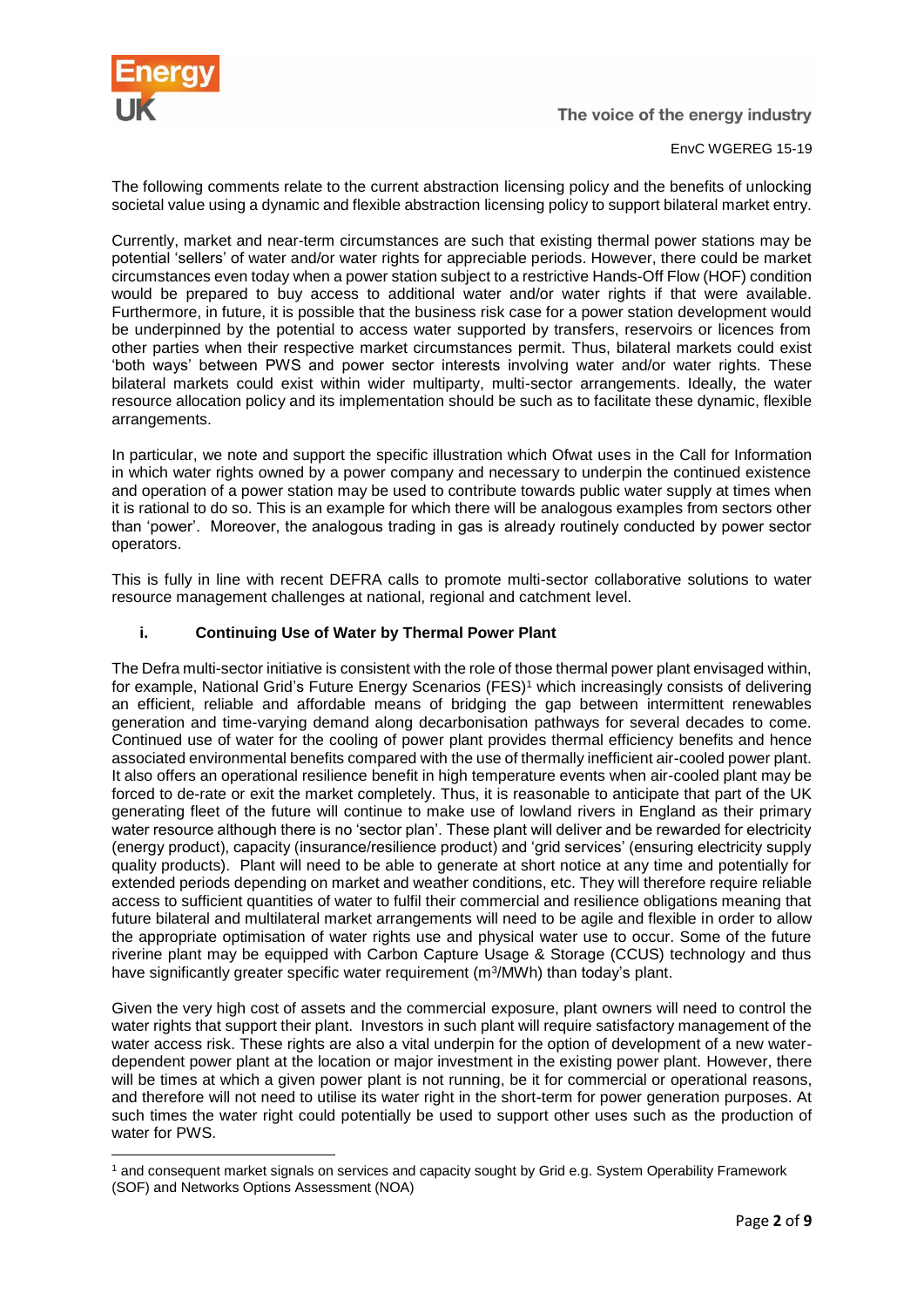

EnvC WGEREG 15-19

### **ii. Better Enabling Societal Economic Efficiency of Water Use**

Given the nature of the electricity market, it is also possible that there would be circumstances in which a power plant operator may choose to make water available for PWS purposes either directly (through routing water to a specific drinking water treatment plant asset) or indirectly (through allowing increased use of existing PWS abstraction licences with a corresponding reduction in the use of power station abstraction licences).

These circumstances can be expected to arise because of the differences in the underlying characteristics of the PWS and electricity markets. In particular, times of PWS 'stress' (i.e. multi-season drought in which the 'stress' event is extended with slow onset) are completely different from electricity market stress events (which are envisaged as relatively short-term events). In other words, the proposals would open further opportunity to arbitrage between the two markets.

#### **iii. Societally Efficient Investment**

The water sharing opportunity, either through arrangements based on water rights or supply of physical water, has the policy benefit of allowing water/water rights 'earmarked' for the power sector also to make a contribution to PWS resilience by establishing a dynamic water sharing agreement. By this means, water which would otherwise have supplied the power plant is made available for other use within the catchment. This has clear benefits compared with making the same provision through, for example, a physical pipeline, in that there is no development, consenting and construction of a pipeline required. It also provides water of the physical, chemical and biological characteristics of the water of the catchment and can reduce or avoid issues associated with the blending of water of different qualities and the transfer of Invasive Non-Native Species. It may also defer or avoid the development of a high cost, low utilisation peak supply PWS 'insurance asset', for example a desalination plant, which the current Water Resource Management Plan (WRMP) process appears not to 'value' in an appropriate way (since it assumes 100% utilisation which may occur in a developed drought event but does not occur over the asset life). It may defer or avoid the development of a reservoir. It may defer or avoid use of a drought permit or drought order and hence reduce or avoid the consequences for the aquatic environment. It may be used to support an existing or planned reservoir.

#### **iv. Resilience of the Public Water Supply Rather Than Individual Project Resilience**

We take the view that individual, relatively small trades or projects developed as bilateral market opportunities should not be subject to individual resilience tests in themselves. Rather, given the extent and interconnection of water industry networks, the resilience of the network is the appropriate test that should be applied to the network operator. The diversity of individually vulnerable supply options, including those developed through bilateral markets, nonetheless makes a valuable contribution to this.

#### **v. Removal of Specification of 'Use' in Water Right Definition (Licensing)**

In order to promote water sharing opportunities more effectively through bilateral (and more complex) market arrangements, we favour removing the specification of the 'use' (i.e. purpose) linked to a given water right. This would ease the development and pre-approval, where necessary, of water sharing agreements covering a variety of 'uses'.

The 'use' is relevant to a test on the technical efficiency of water use (e.g.  $m<sup>3</sup>$  water used/unit product) which sits better with the permitting of an activity (e.g. power production, type of farming, etc.) rather than with the water right itself. The water right need only specify the consumptiveness (in terms of the gross abstraction and return arrangements) which is needed in order to allow determination of environmental protection (and currently provides the basis of subsistence charges for the right)<sup>2</sup>.

<sup>&</sup>lt;sup>2</sup> This will require some consideration for the water industry in which there is no direct linkage between a given abstraction licence and a specific discharge through a sewage treatment works given the clean and dirty waste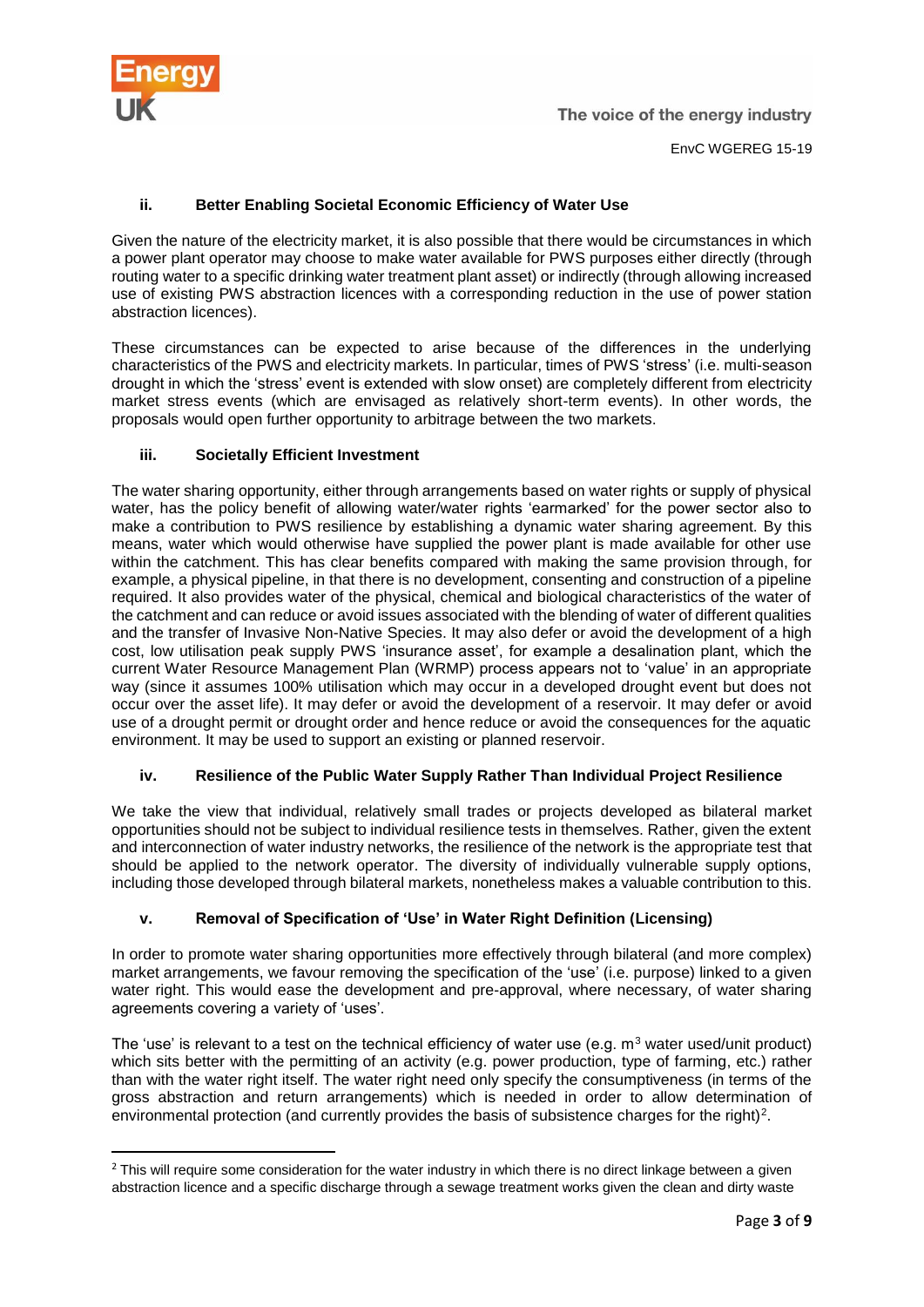

#### **vi. Clarification of the Requirements of the Aquatic Environment in order Better to Define the Opportunity for Water Sharing**

Currently, the interpretation of the requirements of the aquatic environment determines the volumes of water available to be issued as water rights by the Environment Agency (EA). Within the existing Abstraction Licensing Strategies, the available abstraction is generally determined as a perturbation of the Environmental Flow Indicator (EFI)-curves linked to time of year, environmental sensitivity, etc., in accordance with UKTAG research, although in some areas more bespoke arrangements are defined which recognise the particular characteristics of the specific catchment. The EA is currently considering the opportunity to introduce more flexible interpretations of environmental requirements in a multistakeholder research initiative. We welcome this initiative, which may offer useful societal opportunity at typical river flows by allowing short-term, small-scale 'trading' between the environment and other uses. For example, relaxing an EFI-linked HOF-type restriction applied rigidly on a daily basis in favour of an equally protective restriction applied on a weekly basis may offer considerable opportunity for activity with a weekday/weekend profile.

The occurrence of a shortfall in supply compared with potential demand creates opportunity for modified water sharing in which engaged parties can seek more economically efficient solutions consistent with appropriate environmental protection. The development of drought is one such circumstance. Currently, water companies develop drought management plans which may draw on drought permits and drought orders in order to manage the resilience of PWS. Drought permits and orders are essentially trades from the environmental allocation to PWS use. Having these in place within a drought plan may undermine the potential for exploration of other ways in which PWS drought resilience could be delivered through water sharing agreements between PWS and other sectors. Such means may allow a better societal outcome to be obtained. We therefore suggest that, in future, the potential for such better outcomes be explored before drought orders are granted, for example through a water company drought management plan or generalised WRMP process.

#### **vii. Form of Water Sharing Agreements (including Bilateral Markets)**

We favour the development of this opportunity through use of a suitable Water Sharing Agreement (WSA) involving a group of abstractors and would-be users. A bilateral market is its simplest form. If necessary, given the form of agreement, the environmental acceptability of the arrangement is assessed and agreed by the EA prior to entering into force. It would then be for the parties to the agreement to demonstrate adherence to the contract terms (e.g. through suitable reporting of abstraction and discharge actuals, analogous to current abstraction licence reporting) which have been established, so as to assure environmental protection. This removes any need for EA approval of each individual 'trade' within the scope of the WSA, leaving it to the contracting parties to interact together subject to the terms of the WSA. This would be expected to deliver greater flexibility and dynamic redistribution of water and/or water rights than would be possible in arrangement frameworks in which explicit approval by the EA for each 'trade' were required. We do not encourage an approach in which the EA is a contracting party or arranger of contracts, though we recognise that the contractual arrangements will need to make clear to the EA's satisfaction both how the EA should pursue noncompliance and how appropriate environmental protection is to be assured.

It would be perfectly possible for such a WSA to range in complexity from simple bilateral involving two locations to multi-lateral, multi-sector involving multi-locations, though designing for appropriate environmental acceptability presents an increasing challenge with increasing complexity. Such agreements make a contribution to economic efficiency by delivering multiple types of products (energy/water volume, quality and resilience) across multiple 'sectors' (e.g. power, PWS, Environment) and begin to blur the boundaries of traditional silo approaches in an innovative way.

#### **b) The key policy risks that need to be mitigated, and the best means of doing this**

water networks. The return requirements could be achieved through imposing a suitable and verifiable duty on the waste water network operator (e.g. through the Drainage and Waste Water Management Plan.)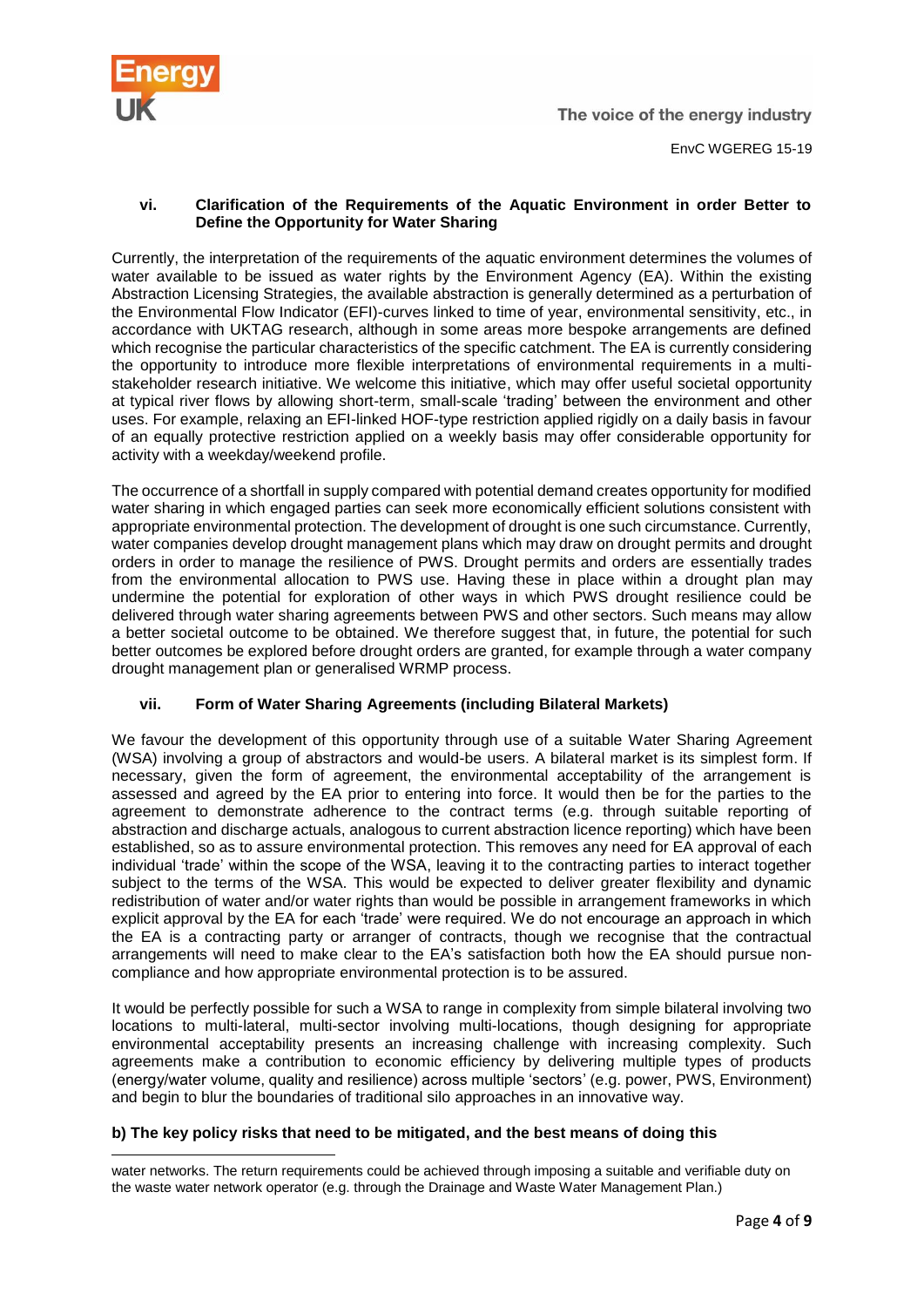

There are several policy risks that need suitable mitigation. Those discussed below primarily concern the various roles of the EA, including delivering appropriate environmental protection, being the competent authority for River Basin Management Planning and promoting economic efficiency of water resource use consistent with sustainable abstraction.

### **viii. Abstraction Licensing – change of use**

In a bilateral arrangement, the original 'donor' water right will likely be for a use other than PWS. Thus, currently, in an arrangement other than relinquished abstraction<sup>3</sup>, some modification of the 'donor' water right would be necessary and possibly modification of a 'receiver' water right is also likely to be necessary. Any modification would need to be delivered through a licence application for varied or additional use, even if no increase in licensed quantity is sought. We suggest that preferably the current requirement to specify a specific 'use' within a licence defining a water right is removed (see above) or, failing that, the requirements of such an application should be reviewed.

We question whether it is appropriate to continue to focus on 'use' in quite this way – the transition of abstraction licensing to the Environmental Permitting Regime (EPR) may offer an opportunity to review this with a view to streamlining the determination of innovative multi-party water sharing arrangements, of which those underpinning a bilateral market arrangement provide a simple case.

Specification of 'use' (= 'purpose') provides the basis of the 'need' and 'efficient use' tests discussed below. It also provides the basis of classification of the expected consumptiveness of the activity from which the charging follows and, in the case of licences which do not contain explicit discharge requirements, it provides the basis for assessment of the potential for depletion of river flows.

We consider there would be advantage in removing the focus on 'use' for abstraction rights determination purposes in favour of the quantities and locations of the return of water associated with the abstraction (of which there could be several). These, along with the quantity and location of the abstractions, are the key properties necessary for assessing environmental acceptability. The information necessary for determining appropriate EA water rights related charges could be inferred from this information set.

**Recommendation:** Removal of the explicit specification of 'use' in favour of information on quantities and locations would streamline application assessments and render some variation applications unnecessary (e.g. for changes in bilateral arrangements where quantities and locations remain unaffected but the detail of activity using the water changes)<sup>4</sup>.

#### **ix. Abstraction Licensing –Duration**

Currently, new licences and new substantive licence variations are time-limited, with the review date linked to a catchment common end date. Typically, a licence or variation may have a life of 12 years upon being granted, though there is provision for application for licences of longer duration subject to an increased burden of evidence on the applicant. The possible loss or adverse restriction on a licence that underpins an existing, or a planned new or substantively modified water-dependent asset (such as a treatment plant or transfer infrastructure) is a major risk that must be managed during project development and in the agreement of bilateral arrangements. It is a potential barrier to bilateral market entry. Although it is often stated there is presumption of renewal on application for extension of a timelimited licence, legally this does not appear to be the case, with the same tests being made on an

<sup>&</sup>lt;sup>3</sup> Relinquished abstraction arrangement occurs when the 'donor' party voluntarily elects not to abstract, allowing water to remain in the river when otherwise it would not, allowing a downstream 'receiving' party to take advantage of it through their own existing licence.

<sup>&</sup>lt;sup>4</sup> This will require some consideration for the water industry in which there is no direct linkage between a given abstraction licence and a specific discharge through a sewage treatment works given the clean and dirty waste water networks. The return requirements could be achieved through imposing a suitable and verifiable duty on the waste water network operator (e.g. through the Drainage and Waste Water Management Plan).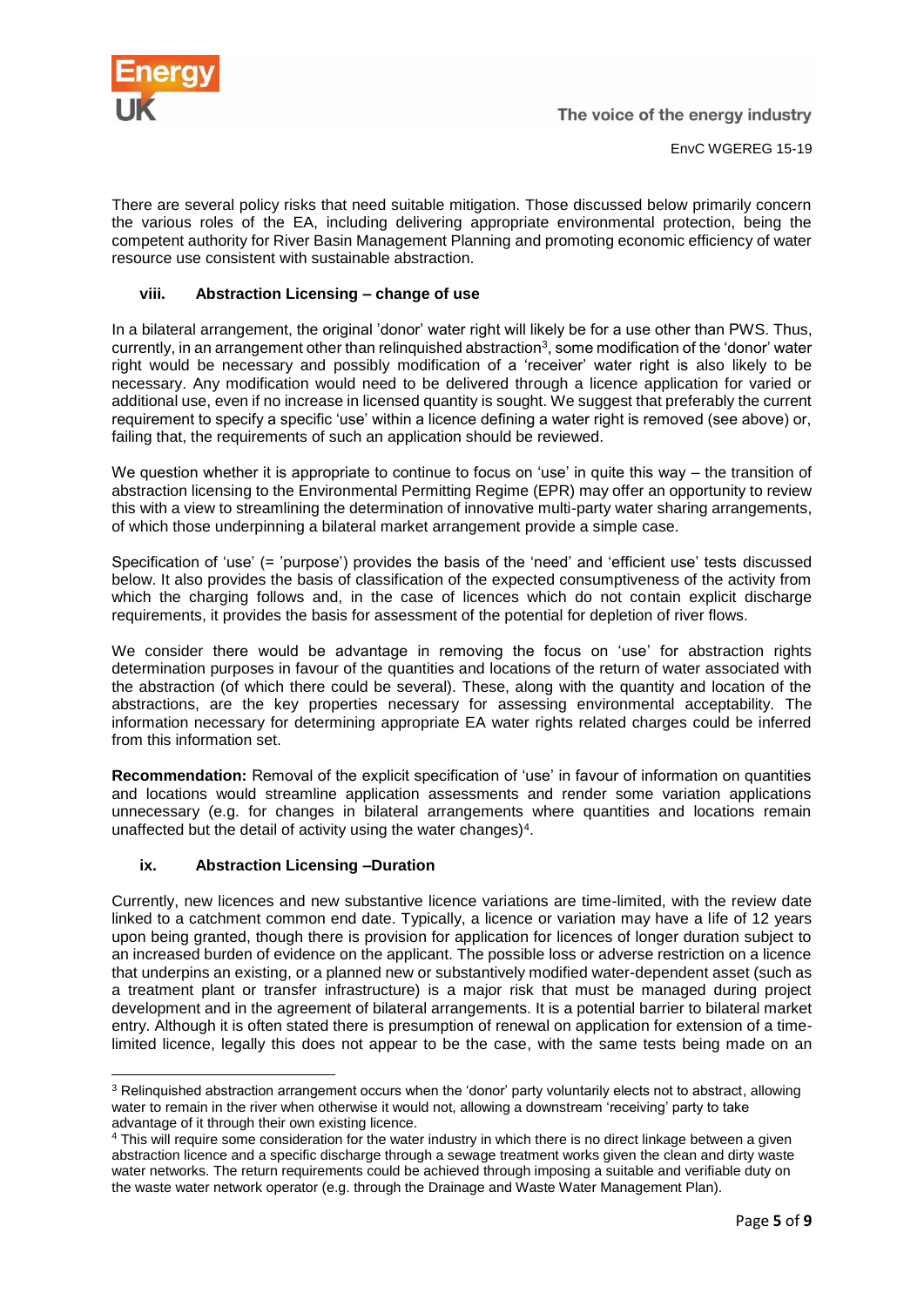

EnvC WGEREG 15-19

application for extension that would be made on a new licence application. The transition of water abstraction licensing law into EPR is to remove the time-limit from all licences, replacing it by a review process within EPR, the details of which are yet to be established, itself posing a significant uncertainty.

**Recommendation:** We urge that the EPR abstraction activity review process be constructed in such a way as to allow the commercial and societal risk resulting from review uncertainty to be managed effectively during project development, having regard to the expected lifetime of new physical infrastructure. We also urge that, prior to transition to EPR, this is considered in processing applications for new or substantively varied licences under the existing Water Resources Act regime.

#### **x. Abstraction Licensing – Tests on Application for a new Licence or non-trivial Variation**

In existing law (Water Resource Act 1991 as amended), a variety of tests are triggered including the three listed below, the stringency of which is increased if the licence sought is for a long duration (say >12 years) and this is likely when the licence relates to a new capital asset or a major investment in an existing asset :

- need.
- efficient use.
- environmental acceptability.

Thus, identifying and addressing means of streamlining and de-risking the abstraction licence application process whilst delivering appropriate environmental protection and respect for protected rights would be valuable in promoting meaningful exploration of potential innovative water sharing arrangements such as would underpin a bilateral market opportunity.

#### *Need*

Where the licence application is essentially for a 'merchant' provision, with any associated assets being developed at the developer's/proposer's/licensee's risk, we do not see the 'need' test (in the sense of testing the role of the provision within a WRMP supply-demand balance') as necessary or appropriate.

**Recommendation:** The 'need' test should be omitted in abstraction licensing. Any societal need test for the proposed provision for PWS at the location more properly belongs (to the extent it need be tested at all) in network access provisions.

#### *Efficient Use*

The efficiency test remains reasonable if interpreted as testing that the amount of water sought is appropriate for the proposed activity but not testing the societal need for the proposed activity.

If the variation were to allow supply of raw water for third party use (e.g. in a drinking water treatment plant elsewhere for subsequent use within PWS under a bilateral market agreement) the efficiency test belongs more properly with the third party.

If the variation were for a drinking water treatment plant of output capacity X Ml/d, it would be reasonable to assess whether the quantity of raw water sought Y Ml/d, (Y>X) was appropriate for the technology choice for the drinking water treatment plant.

However, we question whether the 'efficient use' test needs be present in the abstraction right test at all for 'uses' in installations covered by provisions of the Industrial Emissions Directive (IED). Water use efficiency is covered within the resource use aspects of IED permitting, with Best Available Techniques (BAT) assessments also being relevant. Currently, installations with the sole activity of treating water for producing drinking water for public supply are not covered by the IED and thus some equivalent provision may be needed within the EPR-abstraction activity linked to activities not covered by the IED.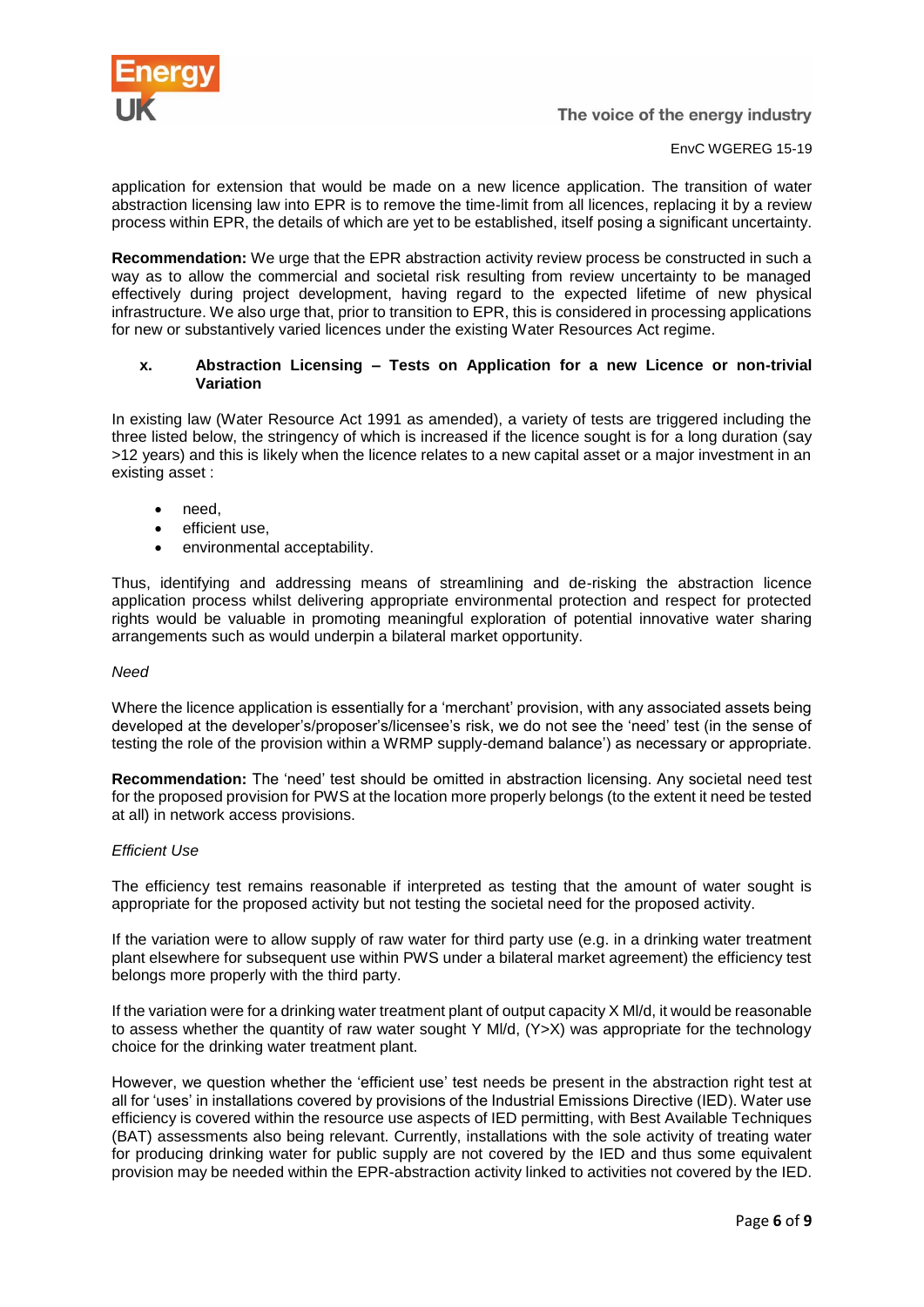

**Recommendation**: Removing the 'efficient use' test within abstraction licensing where it can be covered adequately by IED permitting would be a useful regulatory simplification, which could streamline the determination of innovative water sharing approaches.

#### *Environmental acceptability*

Ofwat notes that bilateral markets would incentivise trade from a water-rich to a water-poor area.

However, there may be keenest interest for dynamic market-driven water sharing opportunities within a water-challenged area, since these would not require out of catchment infrastructure to be in place.

In their Abstraction Licensing Strategy documents (e.g. Thames Corridor, 2019) the EA notes that where the catchment is 'over-abstracted', trading only up to 'recent actuals' would be permitted in the water body and where 'over-licensed', trading up to the full licence quantity might be possible but restrictions would be imposed once actual abstraction reached sustainable limits. This position could lead to a real or perceived barrier to trading. In addition, any perception that the EA would seek to improve the sustainability of abstraction in over-licensed or over-abstracted areas by 'clawing back' a proportion of the proposed 'trade' or subsequently seeking to curtail the 'donor' right on the grounds that the donor had no 'need' for the traded water, would act as a major barrier to setting up such an arrangement.

Regardless of trading, the EA is undertaking the Restoring Sustainable Abstraction programme aimed at making the licence position at individual CAMS area level consistent with delivering the flows deemed necessary to provide appropriate environmental protection. Although to date many of the licence changes have been voluntary, the Defra response to the March 2019 consultation on improving water management introduces measures that may increase the use of curtailment powers, albeit from 2028 onwards, although the preference would be to seek licence reductions on a voluntary case by case basis.

Taken together, these policy approaches could severely limit the scope for bilateral or multilateral water sharing agreements of all types, including bilateral markets involving PWS, and thus deter the exploration of such options. Given the likely economic benefit, we would urge Defra/EA to consider policy measures to maximise market opportunity in order to improve the economic efficiency of water use and improve multi-sector resilience to water shortfall more cost-efficiently while retaining appropriate environmental protection, recognising the variation of abstraction actuals in various sectors which respond to market circumstances over a wide variety of timescales. In the power generation sector these timescales extend from half-hours (trading unit for electricity) to decades (linked to the lifecycle of power station assets) which do not align with the EA's approach to its Abstraction Licence Strategy (ALS) (with environmentally protective HOF typically applied in relation to gauged daily flows, though o sometimes with a few days' smoothing) and 'recent actuals' scenarios being six year periods.

Should the proposed 'trade' be perceived as potentially increasing the amount of water that would be 'used' associated with a given abstraction right compared with 'recent actual'<sup>5</sup> water use of that right, there may be concerns triggered under interpretations of Water Framework Directive (WFD) 'no deterioration' provisions. The detail of the risk regarding 'no deterioration' is very much dependent on local circumstances, including the catchment being regarded as over-licensed or over-abstracted.

However, we would urge the EA to consider further, given the likely economic benefit that would result, how the market water sharing opportunity could be maximised consistent with the requirements of the WFD. In the WFD, the 'hydrological regime' is only a supporting element for 'good' ecological status in rivers (requiring conditions consistent with occurrence of the appropriate biology) in contrast to the

<sup>&</sup>lt;sup>5</sup> 'Recent actual' is an historic abstraction scenario for a period selected by the Environment Agency for use in its Abstraction Licence Strategy (ALS). The period is changed from time to time and between locations as the Environment Agency updates the individual ALS.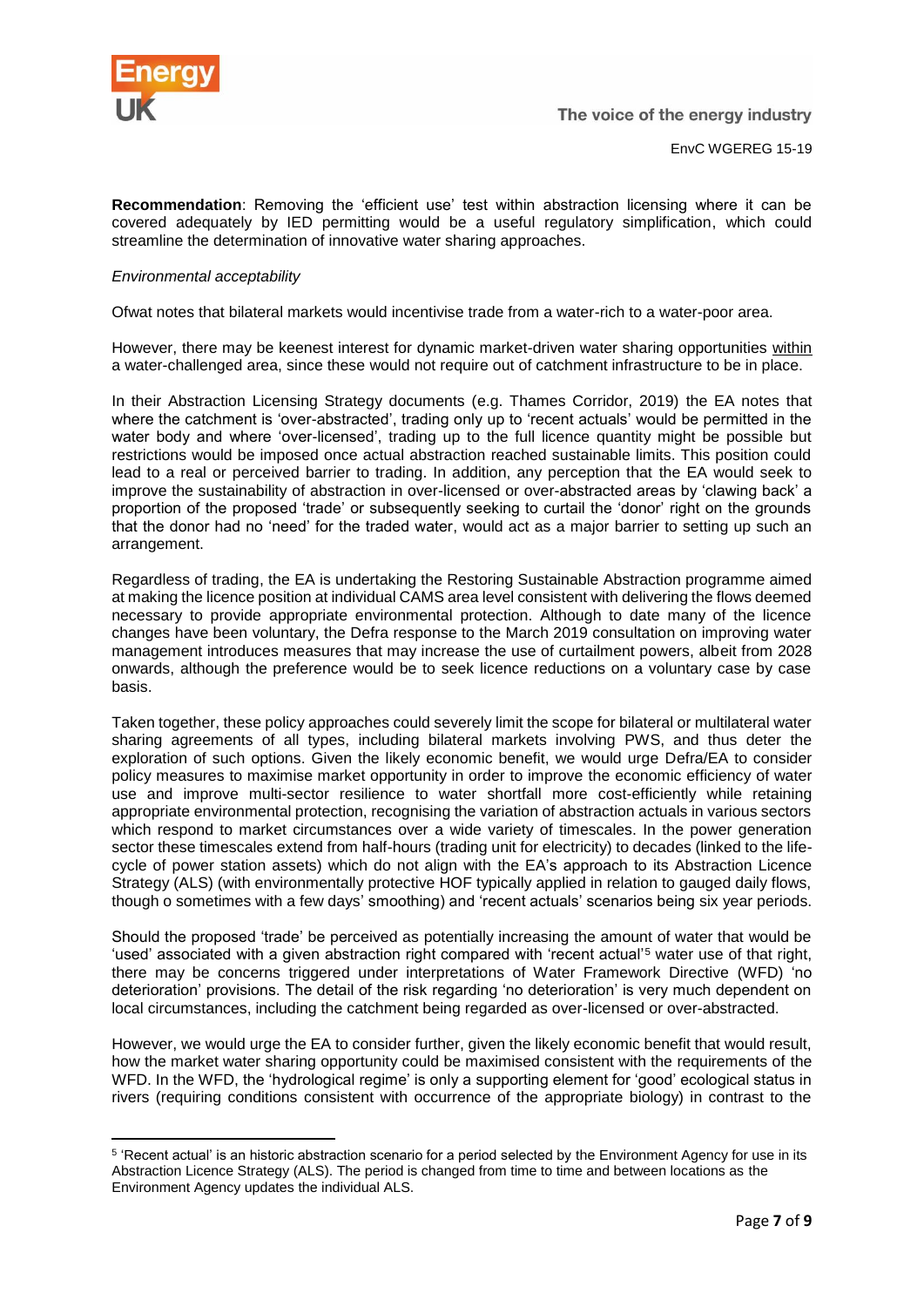

EnvC WGEREG 15-19

requirements for 'high' ecological status (which requires the quantity and dynamics of flow to reflect nearly totally undisturbed conditions).

In this regard, we welcome the recent EA stakeholder programme seeking to establish more flexible interpretations of necessary flow requirements than would follow using the current UKTAG EFI approach which underpins ALS. Moreover, the meaning of 'use' of a right should be generalised from simply being regarded as occurring when water is pumped. 'Use' of a right should be recognised to include the considerable economic and societal value obtained in 'resilience' across the power sector, the PWS sector, the agricultural sector and others derived from the potential to abstract water, even if in a particular period water is not actually pumped. This value would be realised through water sharing agreements, of which a bilateral market opportunity is an example.

Additionally, a water right may reasonably be held in order to provide valuable future development opportunity or resilience regarding increasing need. Historic scenarios based on data on actual water pumped (e.g. 'Recent Actuals') do not necessarily fully reflect the socio-economic value of issued water rights. Thus, 'Recent Actuals' is not necessarily a sound baseline with respect to determine 'no deterioration' aspects of the environmental acceptability test.

**Recommendation:** Where the law permits, environmental acceptability should be determined having regard to the wide range of social and economic value which can be realised from water sharing agreements, including through bilateral markets. Historic scenarios based on data on actual water pumped (e.g. 'Recent Actuals') do not necessarily fully reflect the socio-economic value of issued water rights.

#### **xi. Development of Relevant Opportunities within the Relevant Regulatory Cycles**

Currently, water resource option appraisal takes place within a number of regulatory cycles linked to the water industry and environmental protection. Whilst this provides a well understood framework for multi-sector stakeholder co-operation and scrutiny, it may lead to barriers to options development for sectors outside of Water Industry Regulation, whose business drivers may be different and linked to very different cycles (or no cycles at all) e.g. the generation of electricity is not economically regulated. Provision should be made to allow options occurring outside of the Water Industry cycles to receive due consideration. Relevant cycles include:

- Water Resource Management Plans (five-year cycle)
- Regional Water Resource Planning (first cycle in place currently but logically linked to precede Water Resource Management Planning by the order of two to three years)
- Water Industry Asset Management Plans (five-year cycle linked to follow WRMP)
- Drainage & Wastewater Management Plans (currently non-statutory, but the possibility of moving to a statutory basis was discussed in Defra's March 2019 consultation – potentially logically linked to WRMP in relation to implications for water resources)
- River Basin Management Plans (six-year cycle driven by Water Framework Directive)
- Environment Agency Abstraction Licensing Strategies (six-year cycles varying around the country).

#### **c) Whether there is a degree of prioritisation to the risks and benefits, and if so what needs to be captured as a priority and what might be better left for a more informed decision once some bilateral trading has become established?**

In order to provide the confidence to all parties to invest resource into exploring options for bilateral and multilateral innovative arrangements, progress on all of the above issues is necessary. Prioritisation of the issues in any given situation is likely to be related to the precise circumstances of the relevant catchment(s).